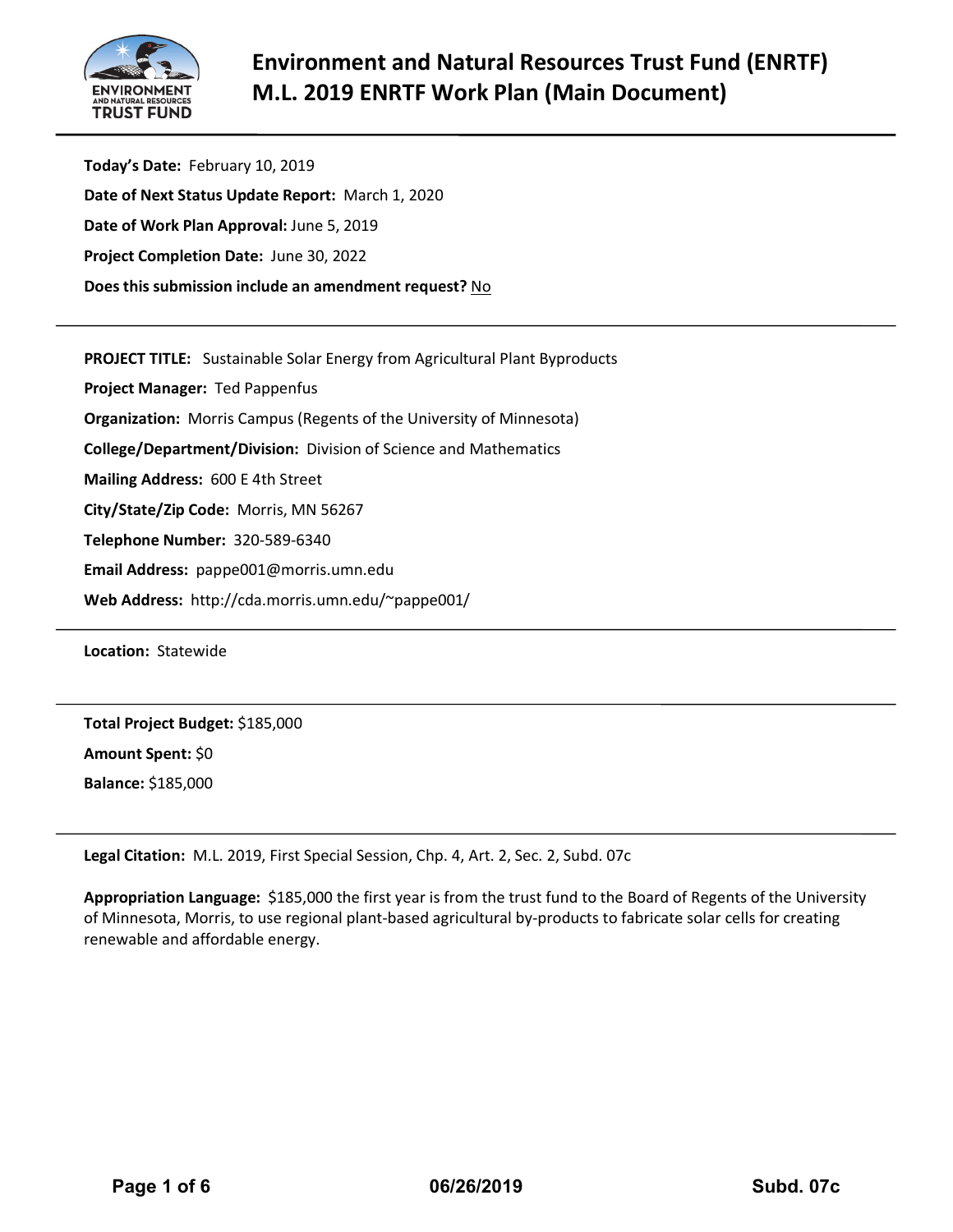#### **I. PROJECT STATEMENT:**

**Envision every house in Minnesota capable of producing renewable energy using plastics made from agricultural byproducts such as corncobs.** The objective of this project is to take this idea from the benchtop to the rooftop by producing sustainable chemicals from agricultural biomass that can be used in organic photovoltaics (OPVs). OPVs (i.e., organic solar cells) are a promising renewable energy technology driven by their capability to be printed across large areas using roll-to-roll processing techniques–thus, creating the vision of covering every roof and other suitable building surface with organic photovoltaics at extremely low cost.

At the heart of every OPV is an organic (i.e., carbon-based) material that absorbs sunlight and transfers its energy within the device to produce useful electrical current. Although scientists across the planet have made many of these light-harvesting materials with good solar cell efficiencies, the vast majority of these organic materials are petroleum based. As we have a finite supply of petroleum on the planet, it is imperative that we find sustainable routes to make materials. One attractive chemical for the production of organic photovoltaic materials is furfural – an organic compound produced from a variety of agricultural byproducts, including corncobs and corn stover. As part of a collaboration between the Morris and Twin Cities campuses of the University of Minnesota, we have found that furfural functions well as a petroleum substitute in small molecules. This project will utilize this technology for making polymers that link many small molecules in long chains to make plastics. These plastics can then be used for the fabrication of printed organic photovoltaics that will lead to a more sustainable, low-cost, renewable energy source in Minnesota.

#### **II. OVERALL PROJECT STATUS UPDATES:**

**First Update March 1, 2020**

**Second Update September 1, 2020**

**Third Update March 1, 2021**

**Fourth Update September 1, 2021** 

**Fifth Update March 1, 2022** 

**Final Report between project end (June 30) and August 15, 2022** 

# **III. PROJECT ACTIVITIES AND OUTCOMES:**

# **ACTIVITY 1 Title:** Preparing and testing bio-based plastics for organic solar cells

**Description:** The objective of this activity is to develop furfural-based plastics that will function as lightabsorbing materials in organic photovoltaics. The first step will be to prepare small molecules that contain furfural. These small molecules (or monomers) will then be polymerized to make the desired plastics. Fully petroleum-based plastics will also be prepared for control purposes. The physical properties of the plastics will be evaluated using a variety of analytical methods at the University of Minnesota, Morris and St. Catherine University. The performance of the plastics will be evaluated in small-scale devices (organic photovoltaics in collaboration with the University of Newcastle or organic transistors in collaboration with the University of Málaga) and the results of these initial devices will help guide second-generation furfural plastics. The synthesis of the best performing plastic(s) will then be explored at increased scale as candidates for large area organic photovoltaics. Results of the project will be readily available to LCCMR committee members and officials and will also be disseminated more broadly to the scientific community.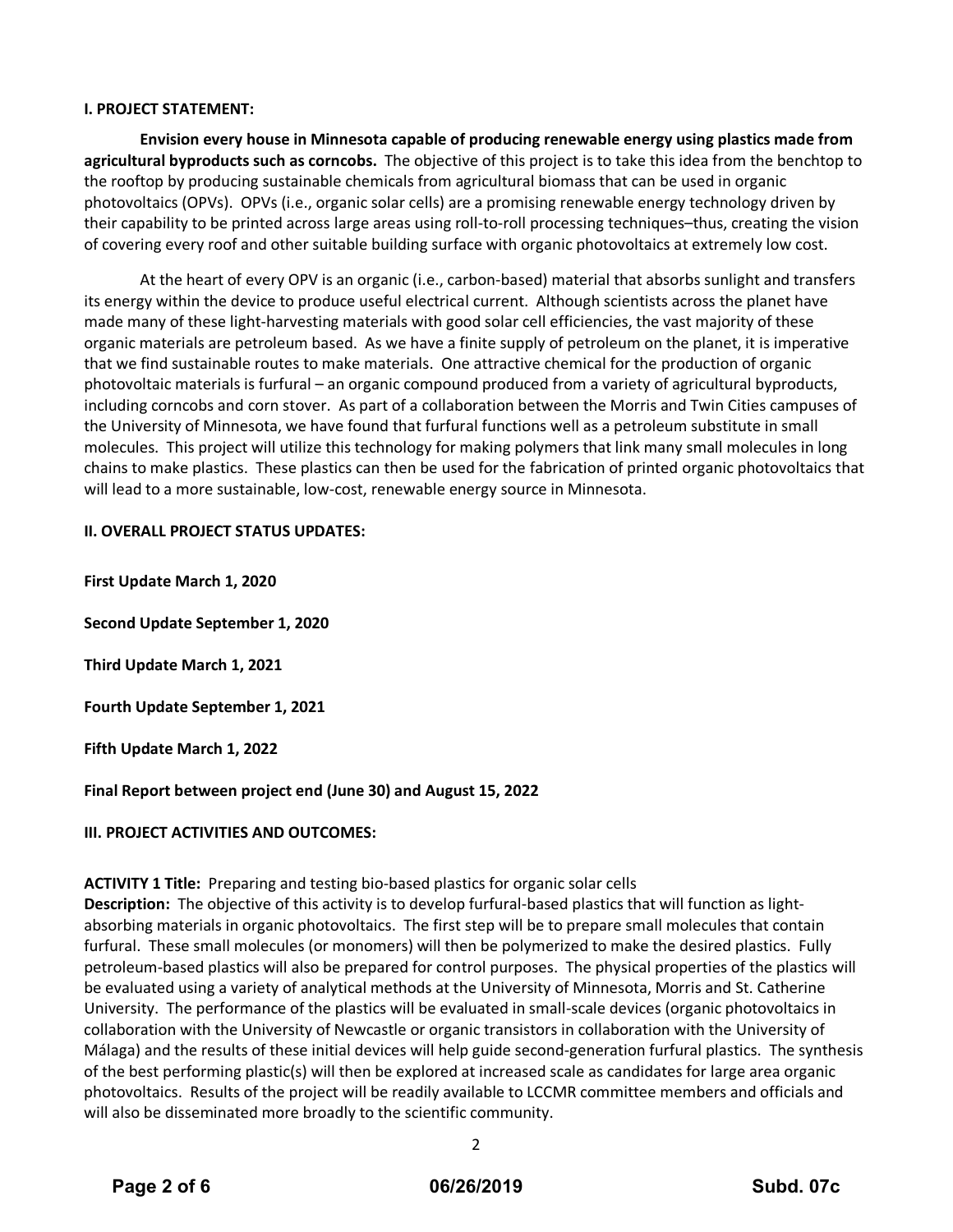#### **ACTIVITY 1 ENRTF BUDGET: \$101,760**

| Outcome                                                                                | <b>Completion Date</b> |
|----------------------------------------------------------------------------------------|------------------------|
| 1. Prepare initial sustainable molecules and polymers using mechanochemical and DArP   | Dec. 31, 2019          |
| methods; compare the materials to non-sustainable (petroleum-based) materials          |                        |
| 2. Fabricate and test initial devices using materials prepared in Outcome 1            | May 31, 2020           |
| (approximately two new polymers will be tested).                                       |                        |
| 3. Prepare improved corn-based sustainable molecules and plastics and compare to       | Dec. 31, 2020          |
| non-sustainable (petroleum-based) materials                                            |                        |
| 4. Fabricate and test a second round of devices using improved materials prepared in   | May 31, 2021           |
| Outcome 3 (approximately three additional new polymers will be tested).                |                        |
| 5. Scale-up production of corn-based sustainable molecules and plastics and compare to | June 30, 2022          |
| non-sustainable (petroleum-based) materials                                            |                        |

#### **First Update March 1, 2020**

**Second Update September 1, 2020**

**Third Update March 1, 2021**

**Fourth Update September 1, 2021**

**Fifth Update March 1, 2022**

#### **Final Report between project end (June 30) and August 15, 2022**

**ACTIVITY 2 Title:** Production and quantification of corn-based furfural as a sustainable chemical **Description:** The objective of this activity is to find improved methods for the production and quantification of furfural from agricultural biomass (where quantification refers to determining how much furfural is produced in a given chemical reaction). The first step will be to find cheap and rapid methods to quantify furfural using 3D printed colorimeters. The quantitative work will take place as a collaborative effort between undergraduate and high school students and will serve as a great introduction to this overall project for the students. The second step will utilize advanced quantification methods for furfural using high performance liquid chromatography (HPLC) which will provide more detailed results in order to confirm the validity of the simple methods from 3D printed spectrometers. Once quantification methods have been established, furfural production will be developed on the benchtop scale using simple sugars as they are the basic components of biomass. The bulk of the work for Outcomes 2-4 will take place on the Morris and St. Catherine campuses.

#### **ACTIVITY 2 ENRTF BUDGET: \$83,240**

| <b>Outcome</b>                                                                          | <b>Completion Date</b> |
|-----------------------------------------------------------------------------------------|------------------------|
| 1. Develop simple quantification methods of furfural with visible spectroscopy using 3D | Aug. 31, 2020          |
| printed colorimeters                                                                    |                        |
| 2. Use advanced quantification methods (HPLC) to test the validity of the simple        | Dec. 31, 2020          |
| quantification methods of furfural developed in Outcome 1                               |                        |
| 3. Production of furfural from simple sugars using solid-acid catalysts                 | May 31, 2021           |
| 4. Optimize production of furfural from simple sugars using solid-acid catalysts        | June 30, 2022          |

#### **First Update March 1, 2020**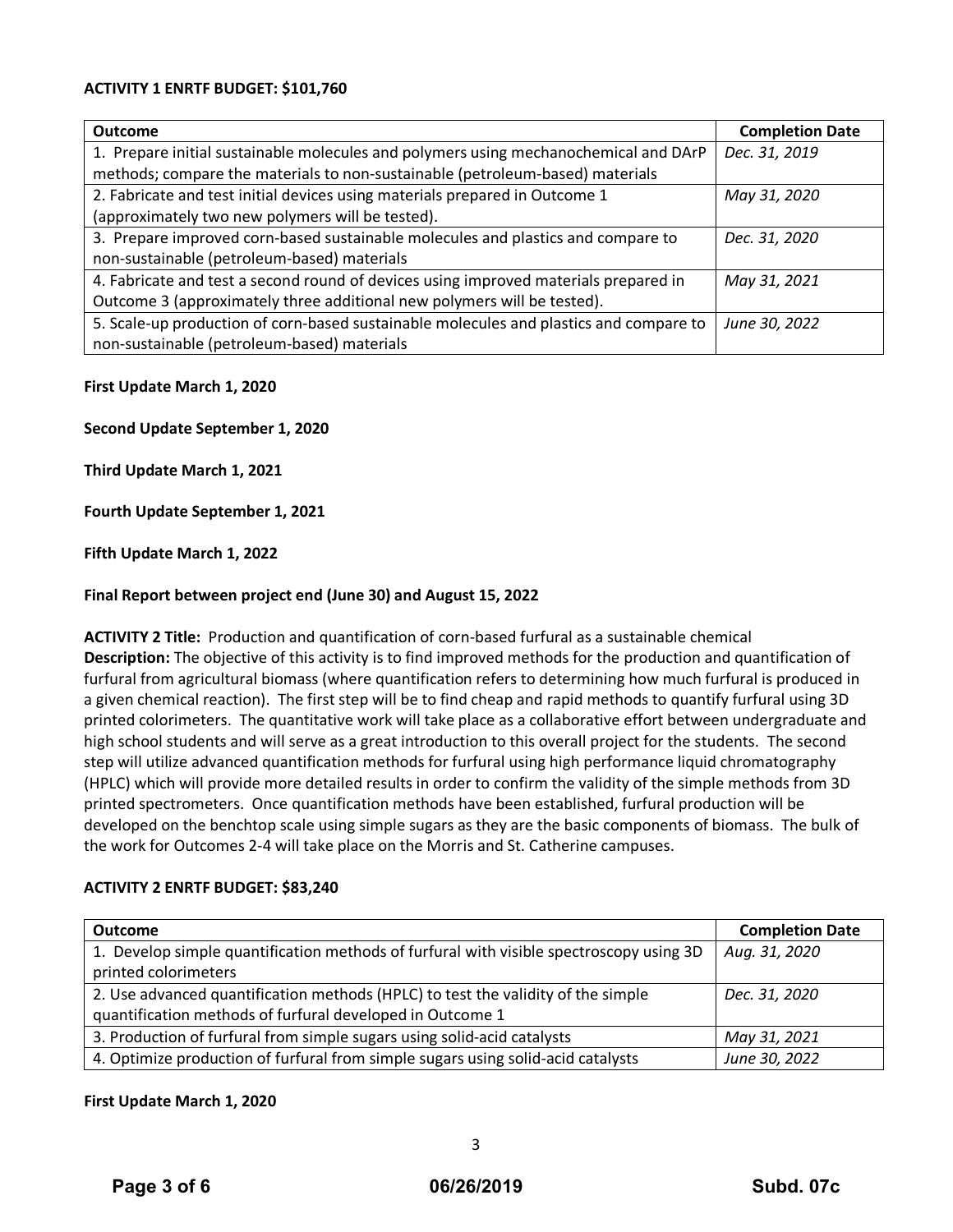**Second Update September 1, 2020**

**Third Update March 1, 2021**

**Fourth Update September 1, 2021**

**Fifth Update March 1, 2022**

# **Final Report between project end (June 30) and August 15, 2022**

# **IV. DISSEMINATION:**

**Description:** Results of the project will be readily available to LCCMR committee members and officials and will also be disseminated more broadly to the scientific community. Results of the project will be presented locally at the various respective institutions. Data, results, and samples will also be shared across institutions. Undergraduate students will present results at national meetings and completed project activities will be submitted for publication in peer-reviewed scientific journals when appropriate.

The Minnesota Environment and Natural Resources Trust Fund (ENRTF) will be acknowledged through use of the trust fund logo or attribution language on project print and electronic media, publications, signage, and other communications per the [ENRTF Acknowledgement Guidelines.](https://www.lccmr.leg.mn/pm_info/acknowledgement_guidelines.pdf)

**First Update March 1, 2020**

**Second Update September 1, 2020**

**Third Update March 1, 2021**

**Fourth Update September 1, 2021**

**Fifth Update March 1, 2022**

**Final Report between project end (June 30) and August 15, 2022**

# **V. ADDITIONAL BUDGET INFORMATION:**

# **A. Personnel and Capital Expenditures**

**Explanation of Capital Expenditures Greater Than \$5,000:** Two Benchtop Ball Mills for Solid State Reactions (\$10,590 ea.); One for use on the Morris Campus; One for use at St. Catherine University. This equipment will be used during its useful life for the research described in this proposal and for similar environmental research after this specific project has ended.

# **Explanation of Use of Classified Staff:** N/A

# **Total Number of Full-time Equivalents (FTE) Directly Funded with this ENRTF Appropriation:**

| Enter Total Estimated Personnel Hours for entire | Divide total personnel hours by 2,080 hours in 1 yr |  |  |  |  |
|--------------------------------------------------|-----------------------------------------------------|--|--|--|--|
| duration of project: 2226                        | $\mathsf{I}$ = TOTAL FTE: 1.1                       |  |  |  |  |

# **Total Number of Full-time Equivalents (FTE) Estimated to Be Funded through Contracts with this ENRTF Appropriation:**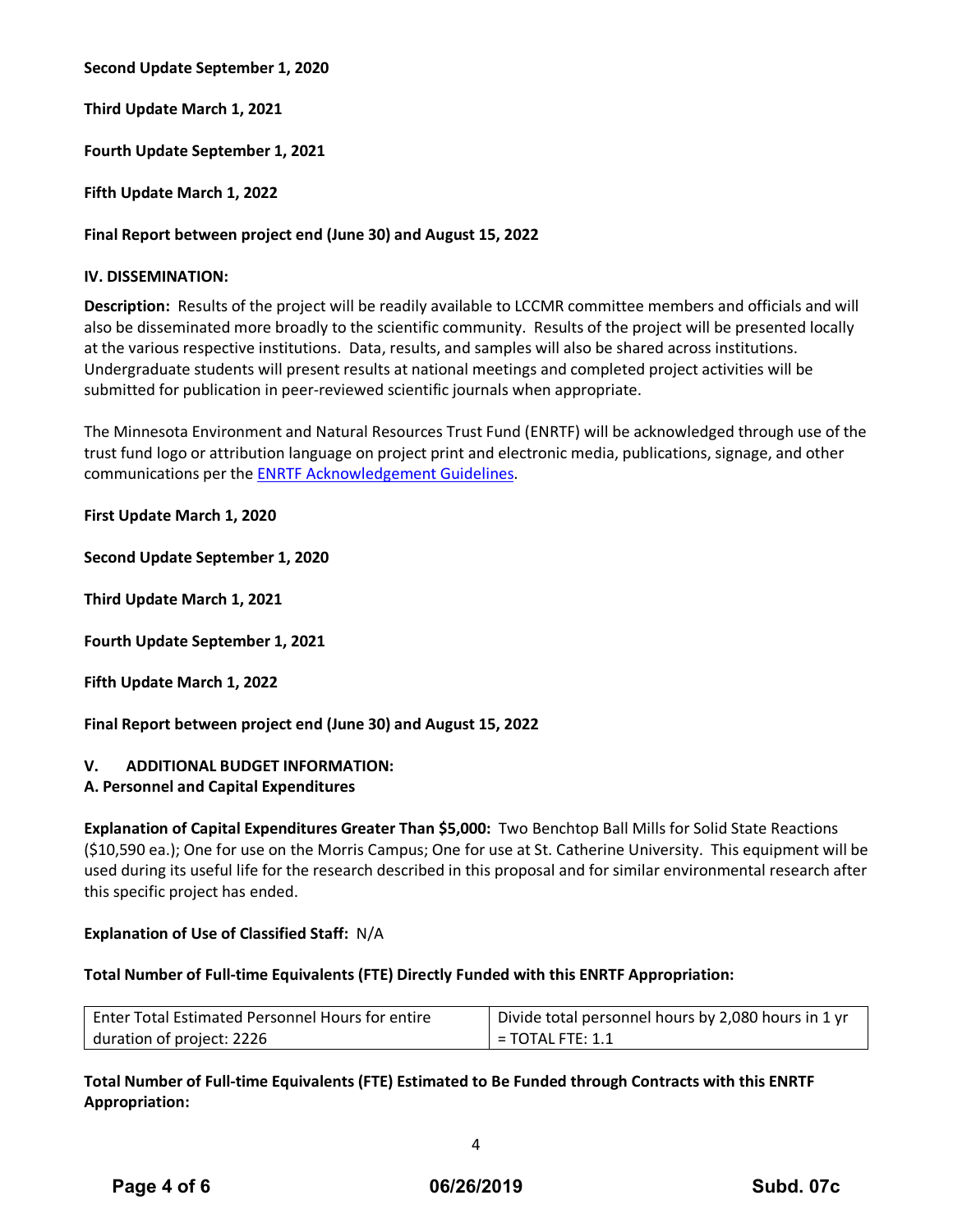| Enter Total Estimated Contract Personnel Hours for | Divide total contract hours by 2,080 hours in 1 yr = |  |  |  |  |
|----------------------------------------------------|------------------------------------------------------|--|--|--|--|
| entire duration of project: 400                    | $\vert$ TOTAL FTE: 0.2                               |  |  |  |  |

# VI. PROJECT PARTNERS:

#### **A. Partners outside of project manager's organization receiving ENRTF funding**

| <b>Name</b>               | <b>Title</b>                  | <b>Affiliation</b>           | Role                          |
|---------------------------|-------------------------------|------------------------------|-------------------------------|
| Dr. Daron Janzen          | <b>Associate Professor of</b> | St. Catherine University,    | <b>Analysis of materials;</b> |
|                           | Chemistry                     | St. Paul, MN                 | solid-state syntheses         |
| <b>Mr. Zachary Boser</b>  | <b>Science Instructor</b>     | Kimball High School,         | <b>Furfural Detection;</b>    |
|                           |                               | Kimball, MN                  | <b>Mentor for Students</b>    |
| <b>Mr. Michael Maudal</b> | <b>Science Instructor</b>     | <b>Red Wing High School,</b> | <b>Furfural Detection;</b>    |
|                           |                               | Red Wing, MN                 | <b>Mentor for Students</b>    |

#### **B. Partners outside of project manager's organization NOT receiving ENRTF funding**

| <b>Name</b>                   | <b>Title</b>                  | <b>Affiliation</b>              | Role                             |
|-------------------------------|-------------------------------|---------------------------------|----------------------------------|
| <b>Professor Paul Dastoor</b> | <b>Professor of Physics</b>   | <b>University of Newcastle,</b> | <b>Organic Solar Cell Device</b> |
|                               |                               | New S. Wales, Australia         | <b>Fabrication and Testing</b>   |
| <b>Professor Juan Casado</b>  | <b>Professor of Chemistry</b> | University of Málaga,           | <b>Organic Transistor</b>        |
|                               |                               | Málaga, Spain                   | <b>Device Fabrication and</b>    |
|                               |                               |                                 | <b>Testing</b>                   |

#### **VII. LONG-TERM- IMPLEMENTATION AND FUNDING:**

At the conclusion of the project, both Activities 1 and 2 will continue. Funds will be sought from the Minnesota Corn Grower's Association to scale up furfural production methods developed as part of this project. Additional funding will be sought (from the Department of Energy and/or Xcel Energy's Renewable Development Fund) for a large area photovoltaic test site on the UMM campus using these corn-based plastics. Prof. Dastoor has two organic photovoltaic test sites currently operating in Australia; an additional site in a climate such as MN would provide valuable data. Long term, we will seek funding from the Gates Foundation to construct a printing center in MN to deliver corn-based organic photovoltaics to low income Minnesota families.

# **VIII. REPORTING REQUIREMENTS:**

- Project status update reports will be submitted March 1 and September 1 each year of the project
- A final report and associated products will be submitted between June 30 and August 15, 2022

# **IX. SEE ADDITIONAL WORK PLAN COMPONENTS:**

- **A. Budget Spreadsheet**
- **B. Visual Component or Map**
- **C. Parcel List Spreadsheet (N/A)**
- **D. Acquisition, Easements, and Restoration Requirements (N/A)**
- **E. Research Addendum**

5